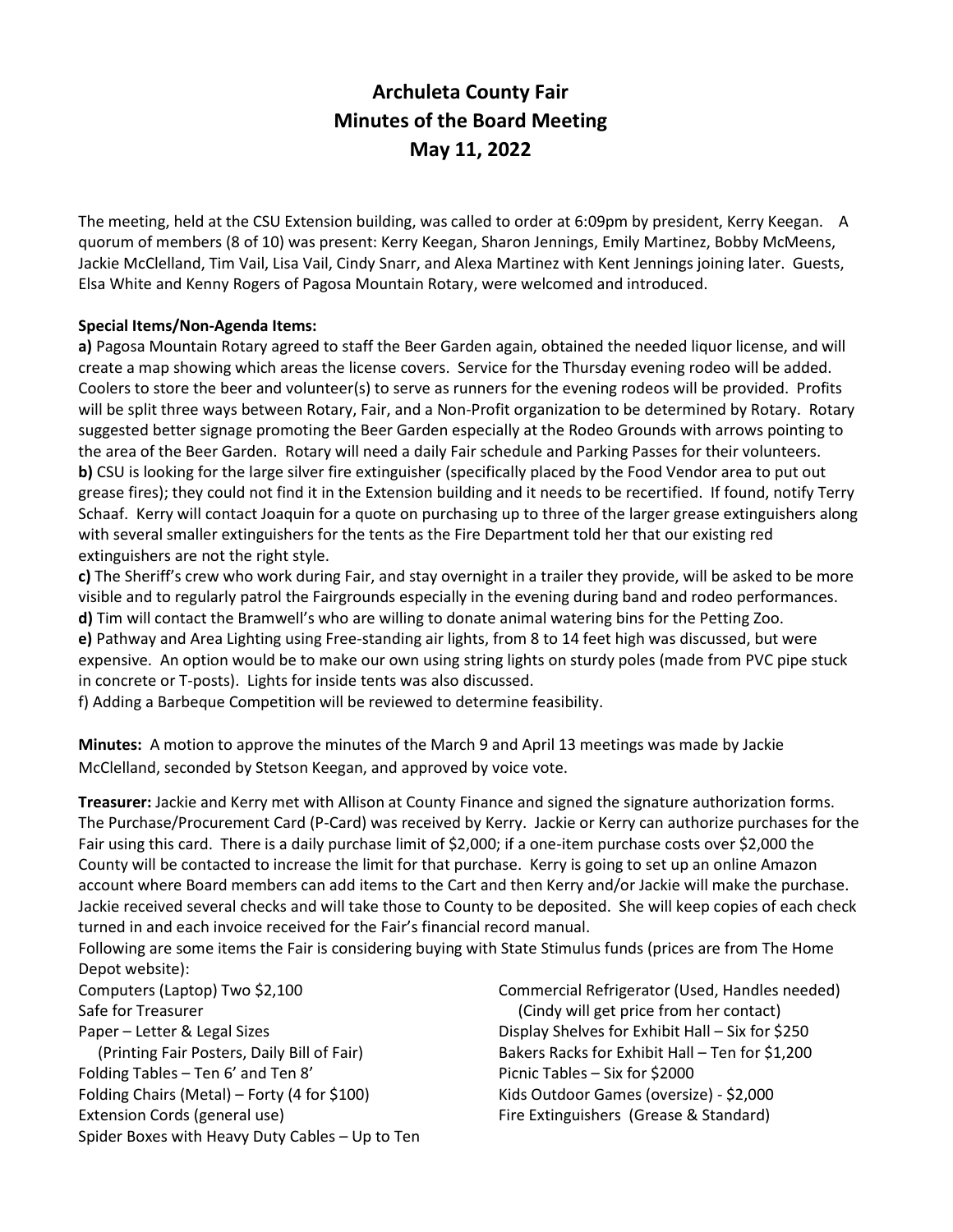Coleman UT400 Utility Vehicle - \$9,000

(Fair Hauling & Backup to pull Kids Train)

4-H provided a wish list to Kerry listing items they have asked Fair to consider purchasing for them.

Additional items which will be paid for from regular Fair funds include:

Kids Train Hitch Pins and Tires - \$500 or less

 Banner (large, 2-sided) for Hot Springs Blvd. There is a three-week lead time per Linda at Design-A-Sign. The old sign was updated and can be used at the front Fair entrance.

Yard Signs (50) with extra metal stands

Buckles for Thursday Rodeo

T-Shirts - \$2,400 (includes Board T-shirts and Hoodies)

Prizes for Kids Rodeo - \$2,000. Existing prizes stored in the Exhibit Hall closet will be checked first.

A motion to approve paying for these expenses as discussed and listed was made by Cindy Snarr, seconded by Emily Martinez, and approved by voice vote.

## **Committee Reports**

**1a) Musical Entertainment –** A suggestion to have create a Facebook poll asking for public input on the bands they would like to have at Fair was made.

Emily spoke with Marcos Rivas of Los Mitotitos for a performance Thursday evening, August 4th. Their price ranges from \$800 - \$1,200.

Sharon will contact Jeffrey Gribble/Jeffrey Alan Band asking if they would be available to perform Fri, August 5<sup>th</sup> or Sat, August  $6^{th}$ . Emily spoke with Tyler Brandon; his cost is \$3,000 for Friday or Saturday night.

**1b) Other Entertainment –** A decision was made not to ask Durango's San Juan Circus.

Mountain Peak Rentals Foam Machine - Bobby McMeens will arrange

Extreme Trampoline Show - Alexa will investigate this

Horseshoe Pitching - Sharon will contact Mark Bergon

Bounce House  $-1^{st}$  contact Talamante's (may be moving),  $2^{nd}$  contact Woodman to see if they would

rent theirs; 3<sup>rd</sup> contact Durango Party Rentals (cost \$150, but would need volunteers to staff it)

Picasso and Vino – Sharon will contact

**2. Honorees –** Alexa ordered name plates from Regalia. Sharon will contact Super Volunteer and Super Superintendent for photos and biographies which will be sent to Kent for the Fair Book.

**3. Parking/Logistics –** Tim is trying to contact Greg Filpher on renting the lot off Mill Creek Road. Tim will contact Tim Hatch at the County if parking cones are needed. Tim will also contact the San Juan Mounted Patrol to work the east parking area.

**4. Rodeo –** Stetson is coordinating all rodeos; Thursday is still a possibility.

**5. Royalty –** Cindy coordinated a photo day with Lea of Legit Outdoors for Friday, May 27th at Town Park. Cindy will have photos and write-ups sent to Kent for the Fair Book. She will also have a photo put in The Pagosa Sun. **6. Exhibit Hall –** Lisa is lining up Supervisors for the Exhibits. Judges are on board.

**7. Livestock Committee –** No report.

## **Old Business**

1. Board Member Application – The existing County form will be reviewed and a Fair Board application created at a future meeting.

2. Fair Responsibility Assignments – To be moved to June meeting.

3. Kids Games – Emily is making contacts.

4. Kids Train Repair – Kerry is ordering the hitch pins and tires to get them to the High School shop.

- 5. Ranch Brands Some funds are coming in for ranch brands.
- 6. Janitorial Service Alexa is placing an ad in the Pagosa Sun to solicit bids.
- 7. Legit Outdoors Quote Cindy will contact Lea for a quote for this year's photography.

8. Fair Poster – Sharon emailed Jennifer on April 26 about having the poster done by the last week of June.

Cindy will contact Jennifer to see if she will be able to work on it.

9. Extension Viewpoints Article – Kerry will determine if this will be done.